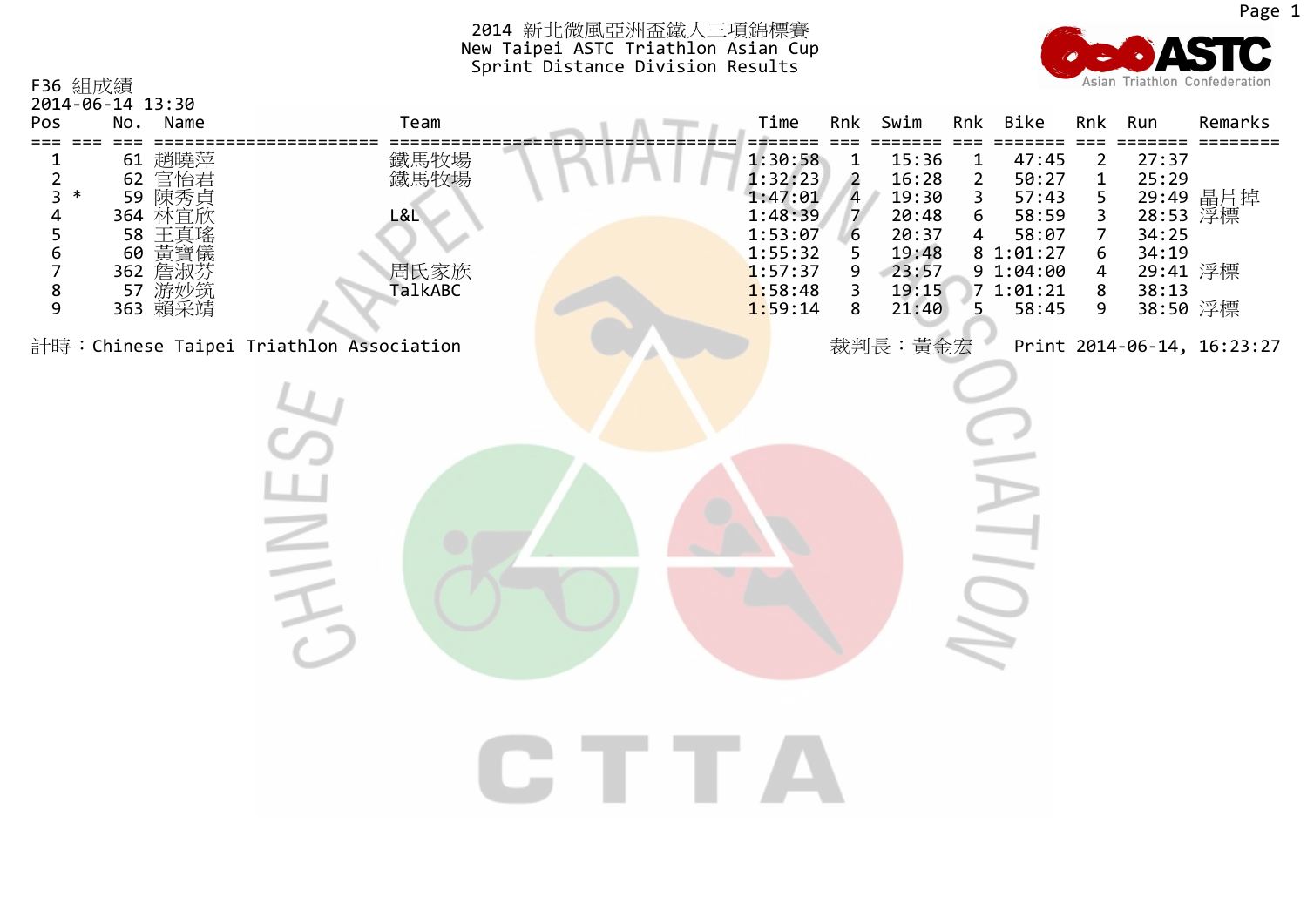

F16 組成績

2014‐06‐14 13:30

| Pos | No. | Name                 |                         | Team                            | Time    | Rnk            | Swim  | Rnk            | Bike       | Rnk            | Run      | Remarks        |
|-----|-----|----------------------|-------------------------|---------------------------------|---------|----------------|-------|----------------|------------|----------------|----------|----------------|
|     |     | 44 張婷婷               |                         | 維格鐵人隊(古亭國中)                     | 1:09:26 | 7              | 11:11 |                | 37:27      | 3              | 20:49    |                |
|     |     |                      | 33 Kamolchanok Kornkaew |                                 | 1:11:15 | 4              | 10:50 | $\overline{2}$ | 40:06      | $\mathbf{1}$   |          | 20:20 Jr Elite |
|     |     | 21 謝汶涓               |                         | 画際<br>国際<br>台東高中                | 1:11:41 | $\overline{2}$ | 10:08 | 5.             | 40:52      | $\overline{2}$ | 20:42    |                |
|     |     | 24 黄芷妍               |                         |                                 | 1:12:26 | 6 <sup>1</sup> | 10:54 | $\overline{4}$ | 40:12      | $\overline{4}$ | 21:20    |                |
|     |     | 31 Lei Cho Ieng 李楚盈  |                         |                                 | 1:16:31 | 10             | 12:06 | 9              | 42:30      | 5              |          | 21:55 Jr Elite |
|     |     | 23 彭璟喻               |                         | 國際<br>花蓮高中                      | 1:16:37 | 12             | 12:56 |                | 41:25      | 8              | 22:18    |                |
|     |     | 26 詹涵旬               |                         | RBSC銳騎佰客VOLANDO鐵人隊_瑞祥高中 1:16:39 |         | 14             | 13:18 | 6              | 41:07      | 6              | 22:15    |                |
|     |     | 32 Chenkhuan Nammala |                         | 國際                              | 1:16:45 | 5              | 10:54 |                | 40:10      | 12             |          | 25:42 Jr Elite |
| 9   |     | 29 孫培瑀               |                         | bufalo鐵人隊 中正高中                  | 1:17:31 | 11             | 12:14 | 8              | 42:15      | 9              | 23:04    |                |
| 10  |     | 28 都郁晴               |                         | bufalo鐵人隊                       | 1:18:50 | 3              | 10:41 | 12             | 44:50      | 10             | 23:20    |                |
| 11  |     | 43 謝珮嶸               |                         | RBSC銳騎佰客VOLANDO鐵人隊_瑞祥高中 1:19:46 |         |                | 9:52  | 14             | 46:00      | 11             | 23:54    |                |
| 12  |     | 30 劉淳馥               |                         | 中正高中鐵人隊                         | 1:20:23 | 8              | 11:12 | 10             | 43:08      | 13             | 26:04    |                |
| 13  |     | 22 彭璟晴               |                         | 花蓮高中                            | 1:24:03 | 13             | 13:15 | 11             | 44:05      | 14             | 26:44    |                |
| 14  |     | 27 詹涵糸               |                         | RBSC銳騎佰客VOLANDO鐵人隊_瑞祥高中 1:24:25 |         | 15             | 15:07 | 15             | 47:04      | $\overline{7}$ | 22:15    |                |
| 15  |     | 25 金瑋婕               |                         | RBSC銳騎佰客VOLANDO鐵人隊              | 1:25:53 | 9              | 11:20 | 13             | 45:23      | 18             | 29:11    |                |
| 16  |     | 35 廖婉伶               |                         | 女王蜂                             | 1:38:57 | 18             | 18:49 | $17 -$         | 53:06      | 15             | 27:03    |                |
| 17  | 37  | 湯惠霞                  |                         | 中和救生隊                           | 1:40:07 | 16             | 15:44 | 19             | 55:32      | 17             | 28:53    |                |
| 18  | 41  | 孫若倫                  |                         |                                 | 1:42:36 | 19             | 19:36 | 16             | 53:03      | 19             | 29:58    |                |
| 19  |     | 38 趙琪欣               |                         | 《熱血玩咖》                          | 1:43:00 | 20             | 19:51 | 18             | 55:13      | 16             | 27:57    |                |
| 20  |     | 358 劉家茜              |                         | Shane                           | 1:47:57 | 21             | 20:40 | 20             | 55:52      | 20             | 31:27 浮標 |                |
| 21  | 39  | 謝廷瑄                  |                         | 《熱血玩咖》                          | 1:53:48 | 24             | 24:29 | 21             | 56:16      | 21             | 33:04    |                |
| 22  |     | 359 蔡君沂              |                         | <b>ANESSA</b>                   | 1:59:47 | 22             | 22:29 | 22             | 59:10      | 23             | 38:10 浮標 |                |
| 23  |     | 36 許如潁               |                         | 兩支慢跑                            | 2:00:22 | 17             | 18:14 |                | 23 1:01:10 | 24             | 40:59    |                |
| 24  |     | 34 童雨蘋               |                         | 鐵樂事                             | 2:12:45 | 26             | 35:36 |                | 24 1:01:58 | 22             | 35:13    |                |
|     |     | DSQ 360 林佳頤          |                         | 關門兔                             |         |                |       |                | 45:13      |                |          | 37:01 BIKE少圈   |
|     |     | 356 黃昭華              |                         |                                 |         | 23             | 23:08 |                | 25 1:10:30 |                |          | 浮標             |
|     | 357 | 黃琳鈞                  |                         | 嘴砲社三鐵夫妻檔                        |         | 25             | 29:47 |                |            |                |          | 浮標             |
|     |     |                      |                         |                                 |         |                |       |                |            |                |          |                |

計時:Chinese Taipei Triathlon Association **New York of the Chinese Taipei Triathlon Association** Triathlon and Triathlon and Triathlon and Triathlon and Triathlon and Triathlon and Triathlon and Triathlon and Triathlon and

CTTA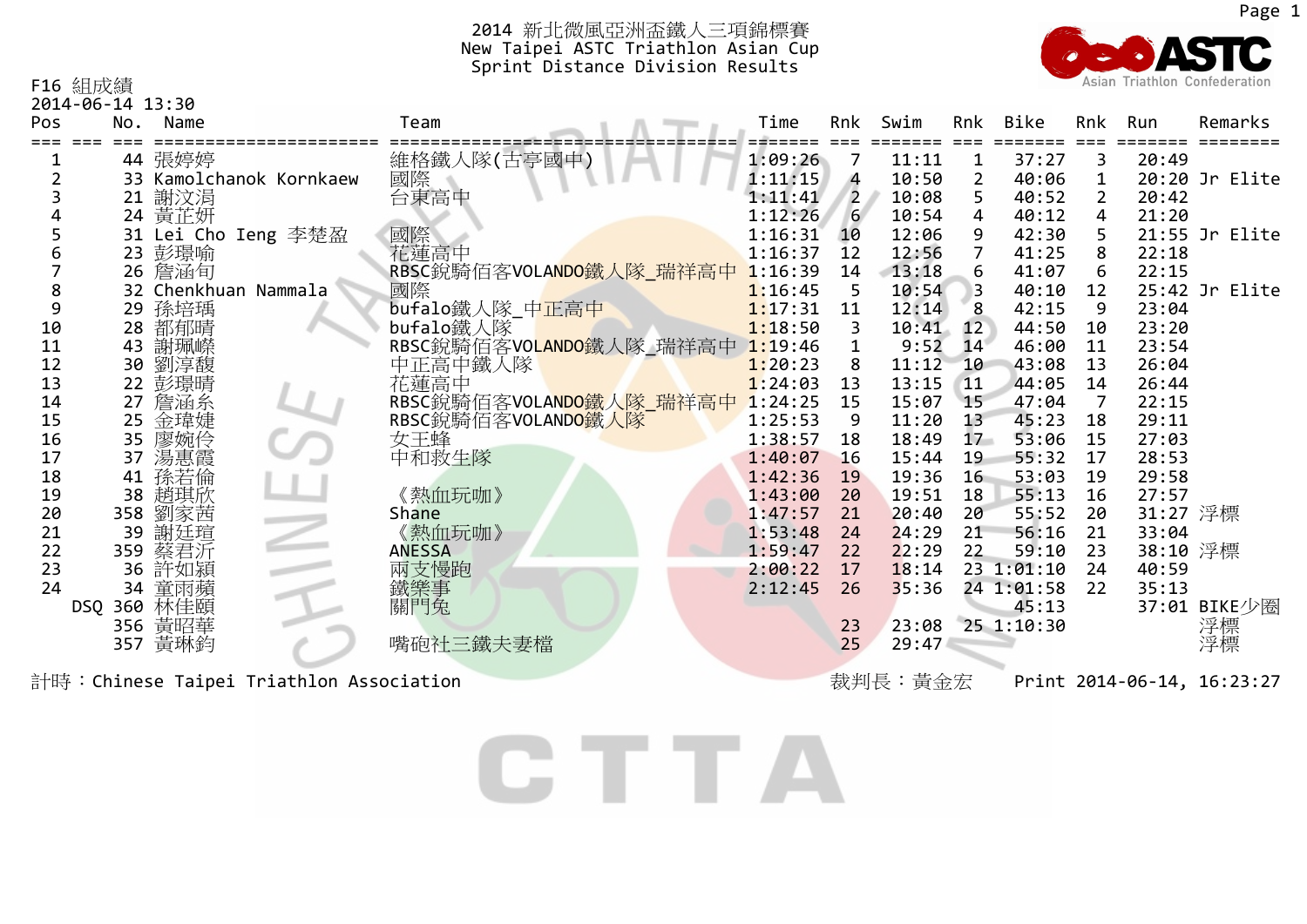

F13 組成績 2014‐06‐14 13:30 Pos No. Name Team Time Rnk Swim Rnk Bike Rnk Run Remarks === === ====================== ================================== ======= === ======= === ======= === ======= ======== ===1 易芝安 RBSC銳騎佰客VOLANDO鐵人隊 1:14:32<br>南港高中 1:15:39 43:01 12 10:28 31 21:04 6 莊蕙名 南港高中 10:44 43:20 21:35 5422 李汶芯 bufalo鐵人隊 \_壽山國中 1:16:15 6 12:02 42:17 21:57 5 李汶芯 233 石庭禕 STONE 1:17:52 7 12:05 1 42:16 4 23:32 4 2 10:27 45:31 23:54 88 黃品(吉吉) 花蓮高中 1:19:51 1655 66 12 林朝麗 RBSC銳騎佰客VOLAND<mark>O鐵人</mark>隊 1:20:23 10:44 45:15 24:25 4567 10:30 10 50:50 <sup>11</sup> 黃佳琦 RBSC銳騎佰客VOLANDO鐵人隊 \_瑞祥高中 1:29:01 38 27:42 810 余泳霈 1:32:39 13:17 11 54:35 24:48 8797 陳卿瑀 陳卿瑀 西松高中國中部 1:33:10 <sup>11</sup> 16:36 46:26 30:10 794 張琇安 4 張琇安 インディング 東風鐵人 インディング インタン インタン 1:35:29 9 14:47 9 50:13 10 30:29 10 3 林耕玫 林耕玫 東風鐵人 1:38:21 <sup>10</sup> 16:23 48:28 11 33:31 118計時:Chinese Taipei Triathlon Association **Nation Association** Triation and Bulletin and Triation and Triation and T  $\geq$  $\overline{O}$ CITTA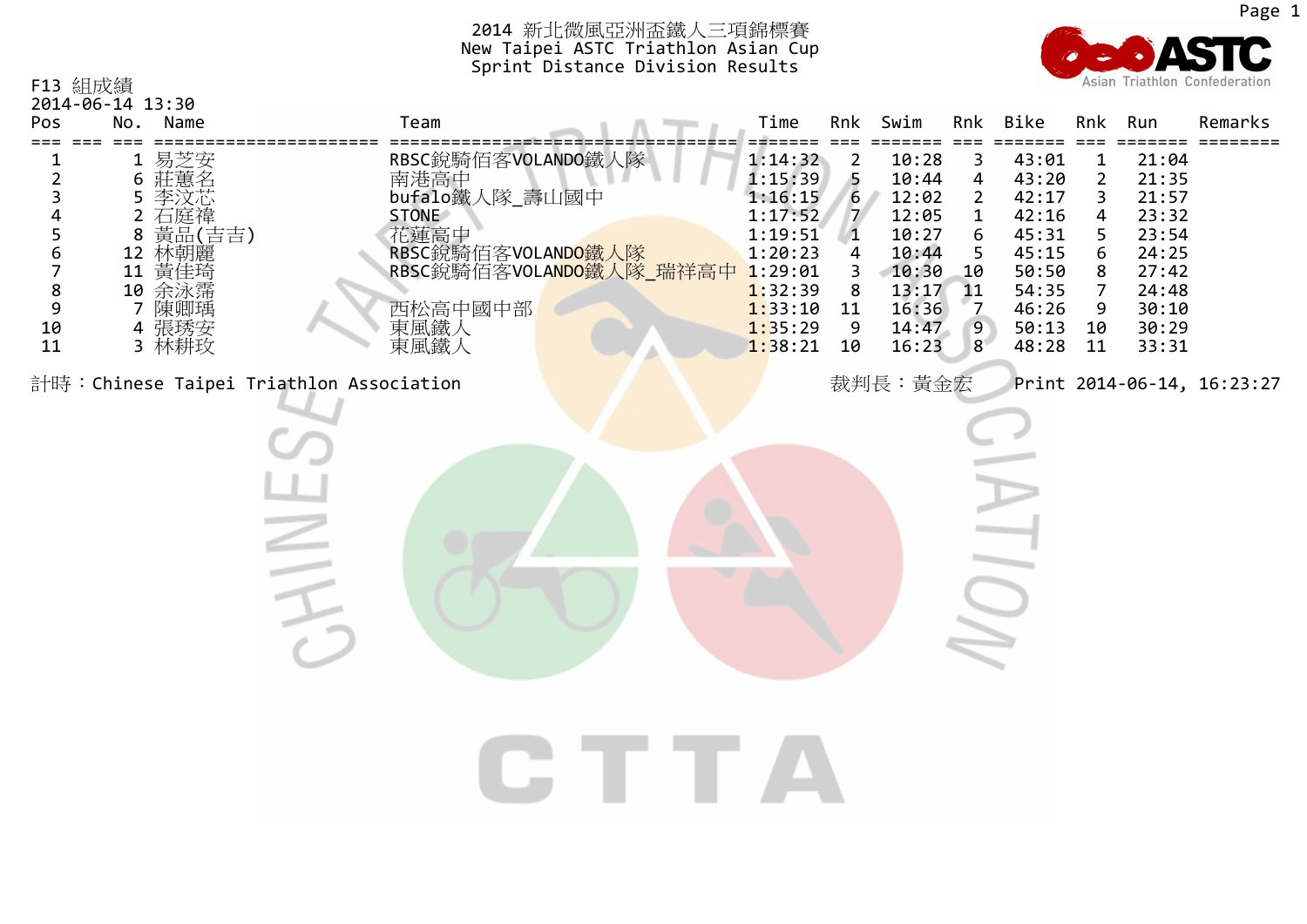M46 組成績



| 2014-06-14 13:30 |         |                    |                                         |              |  |         |                |              |                |                         |                |          |                            |
|------------------|---------|--------------------|-----------------------------------------|--------------|--|---------|----------------|--------------|----------------|-------------------------|----------------|----------|----------------------------|
| Pos              | No.     | Name               |                                         | Team         |  | Time    | Rnk            | Swim         | Rnk            | <b>Bike</b>             | Rnk            | Run      | Remarks                    |
|                  |         |                    |                                         |              |  |         |                | ====         |                | $=$ $=$ $=$ $=$ $=$ $=$ | $=$ $=$ $=$    |          |                            |
| 1                |         | 349 賴錦源            |                                         | 冠軍水果<br>鐵馬牧場 |  | 1:10:56 | 3              | 13:56        | 1              | 37:44                   | $\mathbf{1}$   | 19:17    |                            |
| $\overline{2}$   |         | 316 林文國            |                                         |              |  | 1:12:00 | 4              | 12:42        | 3              | 39:20                   | 3              | 19:59    |                            |
| 3                | 337 張   | 璁                  |                                         |              |  | 1:15:30 | 13             | 17:19        | $\overline{2}$ | 38:31                   | $\overline{2}$ | 19:41    |                            |
| 4                |         |                    |                                         | 山川鐵人         |  | 1:16:52 | $\overline{2}$ | 13:54        | 5              | 42:54                   | 4              | 20:05    |                            |
| 5                |         | 325 吳明忠<br>317 游泰瑜 |                                         | 悍將鐵人         |  | 1:20:25 | 8              | 15:39        | 6              | 43:19                   | 5              | 21:28    |                            |
| 6                | 331     | 文茂治                |                                         |              |  | 1:22:41 | 4              | 14:37        | 4              | 42:41                   | 9              | 25:24    |                            |
|                  | 343     | 黃聖亭                |                                         |              |  | 1:23:15 | 5              | 15:24        | 7              | 46:19                   | 6              | 21:34    |                            |
| 8                | 347     | 洪銘遠                |                                         |              |  | 1:28:55 | 15             | 17:41        | 10             | 49:09                   | $\overline{7}$ | 22:06    |                            |
| 9                | 344     | 吳學經                |                                         |              |  | 1:31:00 | 16             | 17:42        | 11             | 49:49                   | 8              |          | 23:30 晶片掉轉                 |
| 10               | 335     | 呂方生                |                                         |              |  | 1:31:09 | 7              | 15:39        | 8              | 47:35                   | 16             | 27:57    |                            |
| 11               | 318     | 湯志賢                |                                         |              |  | 1:31:24 | 10             | 16:33        | 9              | 48:38                   | 11             | 26:14    |                            |
| 12               | 342     | 陳聰明                |                                         |              |  | 1:38:04 | 24             | 19:49        | 13             | 50:50                   | 14             | 27:26    |                            |
| 13               | 332     | 劉貞儀                |                                         |              |  | 1:39:33 | 9              | 16:06        | 18             | 53:47                   | 20             | 29:41    |                            |
| 14               | 330     | 黃龍乾                |                                         | 中和救生隊        |  | 1:39:58 | 20             | 18:43        | 16             | 52:37                   | 18             | 28:39    |                            |
| 15               | 341     | 吳信賢                |                                         |              |  | 1:40:41 | 23             | 19:42        | 15             | 52:27                   | 17             | 28:33    |                            |
| 16               | 322     | 林國男                |                                         | 柏尹集團之不老勇者    |  | 1:41:36 | 11             | 17:00        | $23 -$         | 57:03                   | 15             | 27:34    |                            |
| 17               | 340     | 曾長全                |                                         |              |  | 1:41:47 | 30             | 22:41        | 14             | 51:53                   | 13             | 27:14    |                            |
| 18               | 323     | 范鍵勇                |                                         | 柏尹集團之不老勇者    |  | 1:43:16 | 19             | 18:43        | 22             | 55:30                   | 19             | 29:04    |                            |
| 19               | 320     | 吳財福                |                                         | 樹中男教隊        |  | 1:43:35 | 17             | 18:17        | 26             | 58:40                   | 12             | 26:39    |                            |
| 20               | 321     | 陳啟莊                |                                         | 柏尹集團之不老勇者    |  | 1:45:31 | 12             | 17:16        | 20             | 54:42                   | 27             | 33:35    |                            |
| 21               | 346     | 吳平盛                |                                         |              |  | 1:47:11 | 6              | 15:30        | 24             | 57:25                   | 28             | 34:18    |                            |
| 22               |         | 338 洪中順            |                                         |              |  | 1:47:44 | 21             | 19:05        | 19             | 53:53                   | 29             | 34:48    |                            |
| 23               | 339     | 朱家彥                |                                         |              |  | 1:49:15 | 31             | 22:56        | 17             | 53:09                   | 26             | 33:11    |                            |
| 24               | 324     | 劉立新                |                                         | 悍馬鐵騎         |  | 1:50:40 | 32             | 24:34        | 21             | 54:53                   | 21             | 31:14    |                            |
| 25               | 395     | 陳曙光                |                                         |              |  | 1:50:54 | 28             | 22:30        |                | 30 1:02:16              | 10             | 26:09 浮標 |                            |
| 26               | 326     | 林國水                |                                         | 執事公會之主人就是    |  | 1:53:44 | 29             | 22:36        | 27             | 59:17                   | 22             | 31:52    |                            |
| 27               | 319     | 陳春生                |                                         | 武穆勇士隊        |  | 1:53:55 | 25             | $20:17 - 25$ |                | 57:58                   | 31             | 35:40    |                            |
| 28               | 333     | 劉虔樑                |                                         |              |  | 1:54:59 | 26             | 20:55        |                | 29 1:02:13              | 23             | 31:52    |                            |
| 29               |         | 345 卓建源            |                                         |              |  | 1:56:19 | 27             | 22:00        |                | 28 1:02:03              | 24             | 32:17    |                            |
| 30               | 328     | 蔡安福                |                                         | 中和救生隊        |  | 1:56:48 | 14             | 17:28        |                | 33 1:06:58              | 25             | 32:24    |                            |
| 31               | 334     | 林純生                |                                         |              |  | 1:57:09 | 18             | 18:20        |                | 31 1:02:29              | 32             | 36:21    |                            |
| 32               |         | 348 江文良            |                                         |              |  | 1:57:43 | 22             | 19:40        |                | 32 1:03:00              | 30             | 35:03    |                            |
|                  | DSQ 329 | 宋國松                |                                         | 中和救生隊        |  |         | 33             |              | 12             | 50:33                   | 33             |          | 42:24 BIKE少圈               |
|                  |         |                    | 計時:Chinese Taipei Triathlon Association |              |  |         |                | 裁判長:黃金宏      |                |                         |                |          | Print 2014-06-14, 16:23:27 |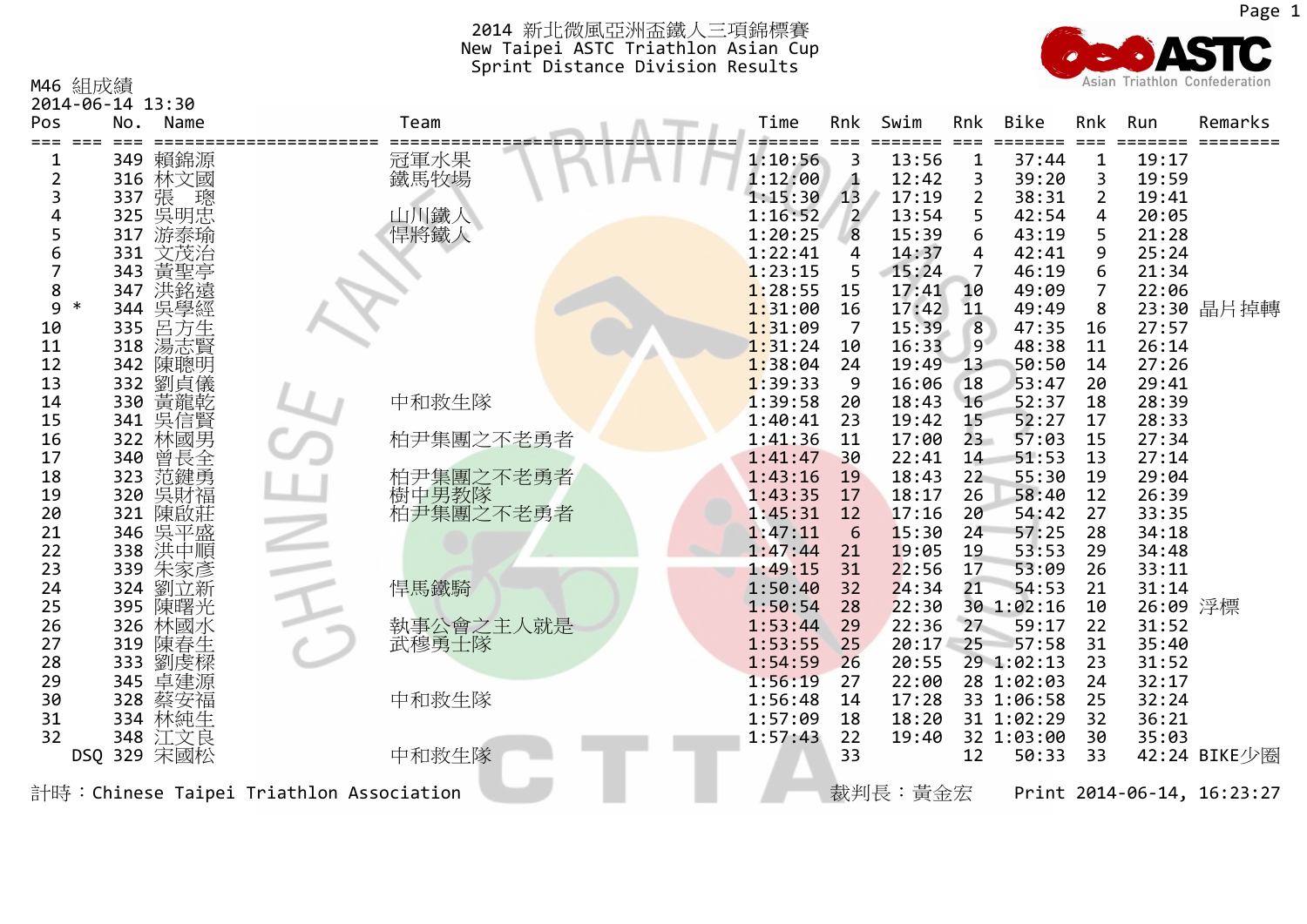

| M36 組成績                                |     |                         |                           |  |                |                |               |                 |                                            |                |                | Asian Triathlon Confederation |
|----------------------------------------|-----|-------------------------|---------------------------|--|----------------|----------------|---------------|-----------------|--------------------------------------------|----------------|----------------|-------------------------------|
| 2014-06-14 13:30<br>Pos<br>=== === === | No. | Name<br>$=$ $=$ $=$ $=$ | Team                      |  | Time<br>#===== | Rnk<br>$===$   | Swim<br>===== | Rnk<br>$==$     | <b>Bike</b><br>$=$ $=$ $=$ $=$ $=$ $=$ $=$ | Rnk<br>$===$   | Run<br>===== = | Remarks                       |
| 1                                      | 268 | 吳鴻彬                     |                           |  | 1:10:52        | 1              | 11:46         | 1               | 38:27                                      | 7              | 20:40          |                               |
| 2                                      |     | 270 許水萍                 |                           |  | 1:11:23        | 10             | 14:38         | 7               | 39:12                                      | $\mathbf{1}$   | 17:35          |                               |
| 3                                      |     | 236 莊順發<br>252 楊鈞皓      | 南港高中<br>大腳丫三鐵隊            |  | 1:11:32        | 12             | 14:40         | 2               | 38:31                                      | $\overline{2}$ | 18:21          |                               |
| 4                                      |     |                         |                           |  | 1:12:02        | $\overline{3}$ | 13:20         | 4               | 39:03                                      | $\overline{4}$ | 19:40          |                               |
| 5                                      |     | 254 廖冠至                 |                           |  | 1:12:21        | $\overline{4}$ | 13:31         | 6               | 39:07                                      | 5              | 19:45          |                               |
| 6                                      |     | 234 吳介文                 | 八脚十二秒<br>博克多鐵人隊<br>蘆洲鐵人三項 |  | 1:14:36        | 5              | 13:43         | 10              | 40:28                                      | 6              | 20:25          |                               |
| 7                                      |     | 232 陳仁和                 |                           |  | 1:15:13        | 18             | 15:29         | 11              | 40:38                                      | 3              | 19:06          |                               |
| 8                                      |     | 231 陳明士                 |                           |  | 1:15:31        | 13             | 14:48         | 8               | 39:20                                      | 9              | 21:24          |                               |
| 9                                      |     | 297 吳佳衡                 | 鐵馬牧場                      |  | 1:16:56        | 14             | 14:54         | 9               | 39:33                                      | 12             | 22:30          |                               |
| 10                                     |     | 250 王漢章                 | 悍將鐵人                      |  | 1:17:24        | 7              | 13:53         | 3               | 38:53                                      | 19             | 24:38          |                               |
| 11                                     |     | 289 Charl Goussard      |                           |  | 1:18:20        | $\overline{2}$ | 12:43         | 12 <sup>7</sup> | 41:57                                      | 16             | 23:41          |                               |
| 12                                     |     | 294 本田俊也                |                           |  | 1:22:57        | 15             | 15:20         | 13              | 43:16                                      | 18             | 24:22          |                               |
| 13                                     |     | 300 Robert Herzner      |                           |  | 1:24:34        | 24             | 17:33         | 19              | 46:21                                      | 8              | 20:41          |                               |
| 14                                     |     | 264 吳龍男<br>286 李光泰      |                           |  | 1:25:03        | 29             | 17:51         | 15              | 45:20                                      | 10             | 21:53          |                               |
| 15                                     |     |                         |                           |  | 1:25:12        | 16             | 15:25         | 14              | 45:06                                      | 20             | 24:42          |                               |
| 16                                     |     | 295 徐傳明                 |                           |  | 1:26:10        | 22             | 17:20         | 17 <sub>1</sub> | 45:43                                      | 13             | 23:08          |                               |
| 17                                     |     | 235 許文桐                 | 台北市萬興國小                   |  | 1:26:50        | 19             | 16:19         | 20              | 46:50                                      | 17             | 23:42          |                               |
| 18                                     |     |                         | TMAN鐵人隊                   |  | 1:28:18        | 9              | 14:37         | 22              | 47:32                                      | 24             | 26:11          |                               |
| 19                                     |     | 258 張育逢<br>237 李崇仁      | 鳥聖與部下們                    |  | 1:28:33        | 33             | 18:55         | 21              | 47:27                                      | 11             | 22:12          |                               |
| 20                                     |     | 296 Colin               |                           |  | 1:28:42        | 27             | 17:47         | 18              | 46:10                                      | 21             | 24:46          |                               |
| 21                                     | 299 | 徐大明                     |                           |  | 1:29:31        | 52             | 20:42         | 16              | 45:37                                      | 14             | 23:13          |                               |
| 22                                     | 249 | 余志平                     | 春日鐵人                      |  | 1:31:21        | 20             | 16:43         | 23              | 48:29                                      | 23             | 26:09          |                               |
| 23                                     | 277 | 蕭秋吉                     |                           |  | 1:33:18        | 17             | 15:28         | 26              | 50:11                                      | 29             | 27:40          |                               |
| 24                                     | 280 | 王俊智                     |                           |  | 1:35:05        | 32             | 18:53         | 25              | 49:56                                      | 25             | 26:17          |                               |
| 25                                     | 240 | 林子龍                     | 連宇鐵人隊                     |  | 1:36:43        | 23             | 17:22         | 24              | 49:55                                      | 32             | 29:27          |                               |
| 26                                     | 251 | 黃盈蒼                     | 好久沒動                      |  | 1:36:51        | 6              | 13:49         | 29              | 51:45                                      | 39             | 31:18          |                               |
| 27                                     | 261 | 張哲嘉                     | GOOD TV                   |  | 1:37:17        | 47             | 20:04         | 28              | 51:44                                      | 22             | 25:30          |                               |
| 28                                     | 245 | 高志聖<br>黄怡仁              | 樹中男教隊                     |  | 1:38:42        | 38             | 19:12         | 32              | 52:11                                      | 28             | 27:19          |                               |
| 29                                     | 284 |                         |                           |  | 1:38:52        | 45             | 19:59         | 31              | 52:02                                      | 26             | 26:52          |                               |
| 30                                     |     | 287 楊雅量                 |                           |  | 1:39:28        | 28             | 17:49         | 30              | 51:56                                      | 34             | 29:44          |                               |
| 31                                     | 288 | 鄭旭翔                     |                           |  | 1:39:50        | 60             | 22:19         | 35              | 53:57                                      | 15             | 23:35          |                               |
| 32                                     | 253 | 高肇志                     | 執事公會之主人就是<br>樹中男教隊        |  | 1:41:40        | 31             | 18:21         | 27              | 50:55                                      | 44             | 32:25          |                               |
| 33                                     | 244 | 林家德                     |                           |  | 1:42:27        | 39             | 19:20         | 34              | 53:37                                      | 33             | 29:32          |                               |
| 34                                     |     | 285 張庭鈞                 |                           |  | 1:44:08        | 37             | 19:08         | 46              | 58:01                                      | 27             | 27:01          |                               |
| 35                                     |     | 255 鍾孝昇                 | 中壢鴿子幫                     |  | 1:45:01        | 35             | 19:04         | 45              | 57:04                                      | 31             | 28:53          |                               |
| 36                                     | 390 | 劉皓朋                     |                           |  | 1:45:54        | 49             | 20:34         | 37              | 54:08                                      | 38             | 31:13 浮標       |                               |
| 37                                     |     | 282 郭文豪                 |                           |  | 1:45:54        | 25             | 17:33         | 40              | 55:13                                      | 47             | 33:09          |                               |
| 38                                     |     | 243 王中興                 | 樹中男教隊                     |  | 1:47:27        | 21             | 17:18         | 42              | 55:44                                      | 50             | 34:26          |                               |
| 39                                     |     | 259 陳運福                 | <b>TCPD</b>               |  | 1:47:32        | 43             | 19:39         | 38              | 54:43                                      | 48             | 33:11          |                               |
|                                        |     |                         |                           |  |                |                |               |                 |                                            |                |                |                               |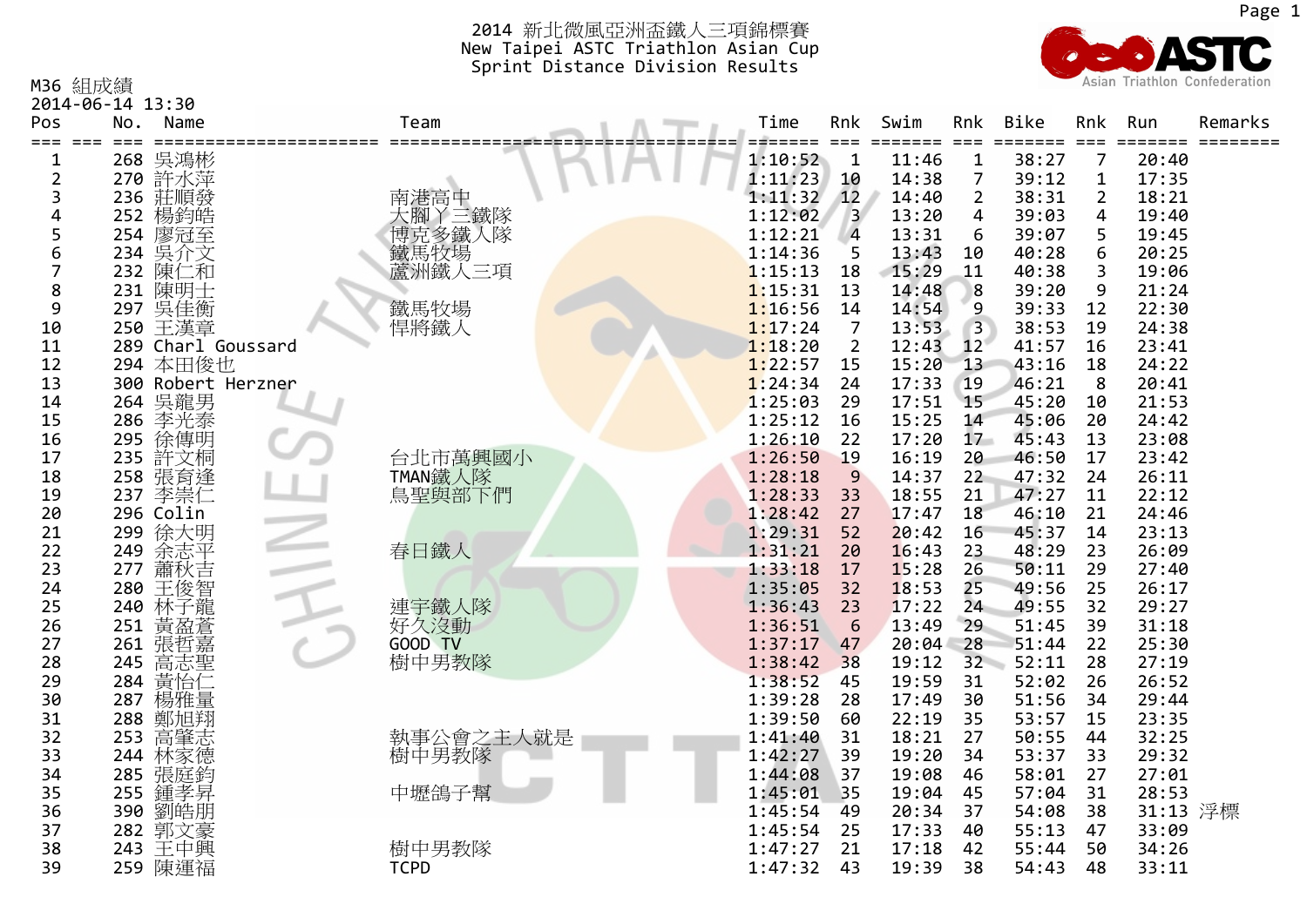| 40<br>41<br>42<br>43<br>44<br>45<br>46<br>47<br>48<br>49<br>50<br>51<br>52<br>53<br>54<br>55<br>56<br>57<br>58<br>59<br>60<br>61<br>62<br>63<br>64<br>65<br>66 | 張銘志<br>曾鵬輝<br>247<br>241<br>吳俊毅<br>263<br>潘國光<br>298<br>簡百慶<br>391<br>巴唐志強<br>248<br>楊長榮<br>273<br>傅國銘<br>246<br>周銘桐<br>387<br>293 許家榮<br>279<br>黃文賢<br>劉韋辰<br>383<br>陳德徽<br>274<br>271<br>陳聯賞<br>275<br>葉俊毅<br>262<br>林坤緯<br>384<br>陳朝煇<br>260<br>莊漢霖<br>242<br>陳之帆<br>林振宇<br>291<br>290<br>蕭文杰<br>林義和<br>269<br>吳志仁<br>392<br>238<br>李奕宏<br>莊清麟<br>256<br>386<br>黃信文<br>游漢威<br>272<br>陳永防<br>233<br>388 林志學<br>計時:Chinese Taipei Triathlon Association | 柏尹集團之不老勇者<br>連宇鐵人隊<br>景興跑<br>樹中男教隊<br>周氏家族<br>我的第<br>GOOD TV<br>TalkABC<br>跑跑跑路跑社<br>鐵樂事<br>中壢鴿子幫<br>123<br>普立瑪?人隊<br>嘴砲社三鐵夫妻檔 |              | 1:49:23<br>1:49:49<br>1:50:41<br>1:50:51<br>1:51:23<br>1:51:38<br>1:51:39<br>1:51:44<br>1:52:44<br>1:53:10<br>1:53:30<br>1:55:01<br>1:55:41<br>1:56:10<br>1:57:48<br>1:58:03<br>1:58:37<br>1:59:48<br>2:00:06<br>2:00:20<br>2:01:41<br>2:03:23<br>2:04:20<br>2:04:50<br>2:06:04<br>2:06:31<br>2:09:00 | 36<br>64<br>42<br>56<br>54<br>51<br>61<br>50<br>63<br>11<br>66<br>41<br>62<br>58<br>26<br>59<br>57<br>48<br>30<br>46<br>67<br>65<br>53<br>44<br>40<br>55<br>34<br>8<br>68 | 19:07<br>23:59<br>19:36<br>21:35<br>20:46<br>20:41<br>22:45<br>20:36<br>23:55<br>14:38<br>26:22<br>19:33<br>23:22<br>22:05<br>17:43<br>22:11<br>21:36<br>20:25<br>18:03<br>20:00<br>26:25<br>24:49<br>20:43<br>19:58<br>19:32<br>21:30<br>19:00<br>14:35<br>29:45<br>裁判長: 黃金宏 | 36<br>39<br>33<br>44<br>43<br>50<br>48<br>41<br>49<br>47<br>5 | 54:07<br>54:52337<br>54 1:01:<br>52:38<br>56 1:02:00<br>56:22<br>56:05<br>59:48<br>58:57<br>63 1:07:07<br>55:18<br>55 1:01:51<br>59:42<br>58:43<br>58 1:02:48<br>53 1:00:46<br>51 1:00:04<br>64 1:07:35<br>60 1:04:14<br>59 1:03:16<br>57 1:02:21<br>62 1:04:49<br>66 1:09:41<br>52 1:00:37<br>61 1:04:31<br>65 1:08:55<br>39:05 | 57<br>490n<br>52<br>46<br>40<br>35<br>41<br>42<br>49<br>45<br>55<br>60<br>53<br>66<br>62<br>51<br>56<br>43<br>58<br>61<br>54<br>65<br>63<br>64 | 36:09<br>30:56<br>34:37<br>32:51<br>31:21<br>29:53 浮標<br>31:25<br>31:51<br>33:38 浮標<br>32:38<br>35:24<br>37:18<br>35:07<br>39:20<br>34:28<br>36:06<br>32:00<br>36:15<br>38:50 浮標<br>35:12<br>45:56<br>40:31 浮標<br>41:05 | Trigiol.ggCor孪標ation<br>浮標<br>浮標<br>Print 2014-06-14, 16:23:27 |
|----------------------------------------------------------------------------------------------------------------------------------------------------------------|----------------------------------------------------------------------------------------------------------------------------------------------------------------------------------------------------------------------------------------------------------------------------------------------------------------------------------------------------------------------------------------------------------------------------------------------------------|--------------------------------------------------------------------------------------------------------------------------------|--------------|-------------------------------------------------------------------------------------------------------------------------------------------------------------------------------------------------------------------------------------------------------------------------------------------------------|---------------------------------------------------------------------------------------------------------------------------------------------------------------------------|-------------------------------------------------------------------------------------------------------------------------------------------------------------------------------------------------------------------------------------------------------------------------------|---------------------------------------------------------------|----------------------------------------------------------------------------------------------------------------------------------------------------------------------------------------------------------------------------------------------------------------------------------------------------------------------------------|------------------------------------------------------------------------------------------------------------------------------------------------|-------------------------------------------------------------------------------------------------------------------------------------------------------------------------------------------------------------------------|----------------------------------------------------------------|
|                                                                                                                                                                |                                                                                                                                                                                                                                                                                                                                                                                                                                                          |                                                                                                                                | <b>CTTTA</b> |                                                                                                                                                                                                                                                                                                       |                                                                                                                                                                           |                                                                                                                                                                                                                                                                               |                                                               |                                                                                                                                                                                                                                                                                                                                  |                                                                                                                                                |                                                                                                                                                                                                                         |                                                                |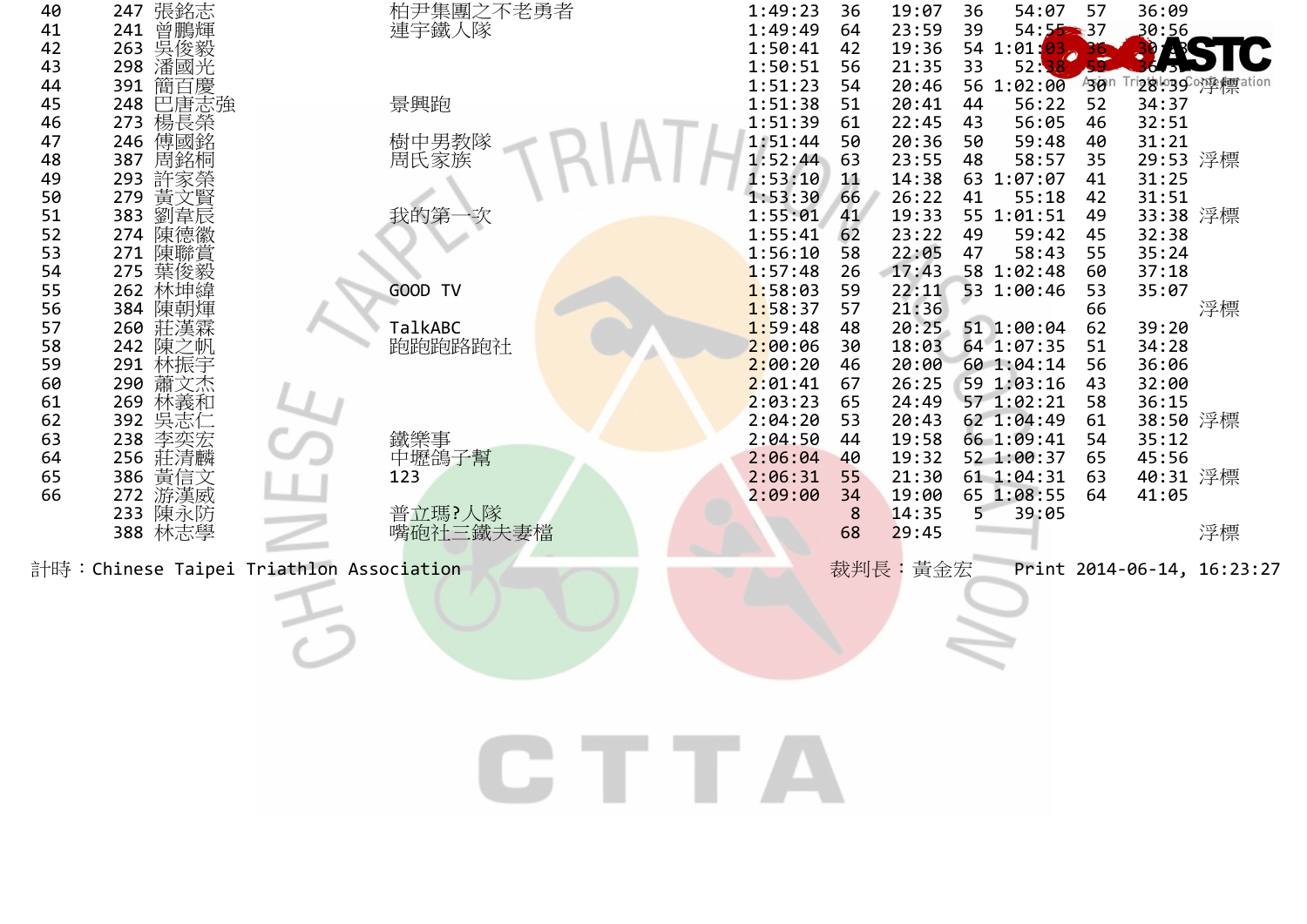

M26 組成績

2014‐06‐14 13:30

| Pos<br>===<br>$===$ | No. | Name                          | Team               | Time               | Rnk<br>$===$   | Swim           | Rnk            | <b>Bike</b>    | Rnk<br>$===$   | Run            | Remarks |
|---------------------|-----|-------------------------------|--------------------|--------------------|----------------|----------------|----------------|----------------|----------------|----------------|---------|
| 1                   |     | 161 孔沁安                       |                    | 1:09:38            | 7              | 14:02          | $\mathbf{1}$   | 37:39          | $\mathbf 1$    | 17:59          |         |
| 2                   |     | 217 林伯恩                       | RBSC銳騎佰客VOLANDO鐵人隊 | 1:09:59            | Δ              | 10:06          | 4              | 39:46          | $\overline{2}$ | 20:08          |         |
| 3                   | 162 | 張景翔                           | ZIV優視設計            | 1:12:09            | 4              | 12:37          | 3              | 39:14          | 3              | 20:18          |         |
| 4                   | 163 | 林義昌                           | 鐵馬牧場               | 1:16:14            | 6              | 13:30          | $\overline{2}$ | 38:42          | 10             | 24:03          |         |
| 5                   | 196 | 黃照理                           |                    | 1:16:51            | 3              | 10:54          | 10             | 44:32          | 4              | 21:25          |         |
| 6                   | 221 | 舒文濤                           | 松運鐵人隊              | 1:17:42            | 8              | 14:04          | 5              | 40:34          | 6              | 23:04          |         |
| 7                   | 189 | 張騰巍                           |                    | 1:20:22            | 21             | 16:47          | 6              | 41:37          | 5              | 22:00          |         |
| 8                   | 182 | 陳子挺                           | 悍將鐵人               | 1:21:18            | 9              | 14:49          |                | 42:20          | 11             | 24:10          |         |
| 9                   | 178 | 伍志祥                           | 紅點單車               | 1:23:05            | 16             | 16:10          | 8              | 43:19          | 9              | 23:37          |         |
| 10                  |     | 186 謝季聰<br>206 紀志新<br>185 劉家源 | 《熱血玩咖》             | 1:23:09            | 13             | 16:00          | 9              | 43:41          | 8              | 23:29          |         |
| 11                  |     |                               |                    | 1:25:32            | 17             | 16:13          | 13             | 46:00          | $\overline{7}$ | 23:19          |         |
| 12                  |     |                               | 内湖運動中心鐵人隊          | 1:27:10            | $\overline{2}$ | 10:52          | 11             | 45:22          | 38             | 30:57          |         |
| 13                  | 212 | 陳勇叡                           | 鐵馬牧場               | 1:31:12            | 15             | 16:07          | 15             | 48:19          | 20             | 26:47          |         |
| 14                  | 184 | 陳啟平                           | 兩支慢跑               | 1:32:14            | 19             | 16:31          | 12             | 45:52          | 33             | 29:52          |         |
| 15                  | 199 | 邱偉舜                           |                    | 1:32:40            | 18             | 16:18          | 20             | 50:15          | 16             | 26:08          |         |
| 16                  | 203 | 蔡昀竹                           |                    | 1:34:51            | 26             | 18:15          | 19             | 50:15          | 18             | 26:23          |         |
| 17                  | 379 | 楊釗偉                           | 鳥聖與部下們             | 1:35:34            | 37             | 19:50          | 17             | 48:50          | 21             | 26:55 浮標       |         |
| 18                  | 192 | 林韋志                           |                    | 1:35:59            | 14<br>27       | 16:07          | 22<br>27       | 51:21<br>53:34 | 28<br>12       | 28:32          |         |
| 19<br>20            | 200 | 198 陳豐苙<br>呂湘豪                |                    | 1:36:22<br>1:36:41 | 45             | 18:25<br>20:28 | 16             | 48:38          | 25             | 24:25<br>27:36 |         |
| 21                  | 376 | 彭武年                           | <b>ADT</b>         | 1:37:15            | 53             | 22:34          | 14             | 48:19          | 19             | 26:23 浮標       |         |
| 22                  | 169 | 盧韋廷                           | 龍山菜鳥團              | 1:37:44            | 25             | 18:03          | 23             | 51:35          | 27             | 28:07          |         |
| 23                  | 180 | 黃善吾                           | 煉鋼廠                | 1:38:53            | 41             | 20:04          | 18             | 50:05          | 29             | 28:44          |         |
| 24                  | 190 | 田志偉                           |                    | 1:40:31            | 12             | 15:32          | 29             | 54:00          | 40             | 31:00          |         |
| 25                  | 382 | 李文鼎                           |                    | 1:42:10            | 34             | 19:11          | 32             | 56:02          | 22             | 26:59 浮標       |         |
| 26                  | 164 | 陳韋志                           | 龍山菜鳥團              | 1:42:28            | 30             | 18:32          | 30             | 54:29          | 32             | 29:28          |         |
| 27                  | 207 | 羅楚鈞                           |                    | 1:42:34            | 10             | 15:22          | 24             | 52:05          | 55             | 35:08          |         |
| 28                  | 174 | 曾俊儒                           | 關門兔                | 1:42:55            | 24             | 17:50          | 21             | 51:07          | 52             | 33:59          |         |
| 29                  | 179 | 郭文源                           | 碧海藍天               | 1:44:14            | 43             | 20:23          | 39             | 58:17          | 15             | 25:35          |         |
| 30                  | 201 | 林家弘                           |                    | 1:45:30            | 35             | 19:21          | 34             | 57:16          | 30             | 28:54          |         |
| 31                  | 380 | 羅呉 奇                          |                    | 1:46:51            | 46             | 20:29          |                | 55 1:01:30     | 13             | 24:54 浮標       |         |
| 32                  | 172 |                               | 黑皮鍋                | 1:47:31            | 61             | 27:33          | 31             | 54:41          | 14             | 25:18          |         |
| 33                  | 208 | 黃禹竣                           |                    | 1:47:44            | 38             | 19:53          |                | 50 1:00:20     | 24             | 27:33          |         |
| 34                  | 193 | 黃偉柏                           |                    | 1:48:07            | 51             | 22:32          | 38             | 57:59          | 26             | 27:37          |         |
| 35                  | 171 | 李昱達                           | 黑皮鍋<br>鳥聖與部下們      | 1:48:22            | 29             | 18:31          | 40             | 58:47          | 41             | 31:05          |         |
| 36                  | 378 | 吳崇聖                           |                    | 1:48:34            | 50             | 22:09          | 28             | 53:57          | 46             | 32:29 浮標       |         |
| 37                  | 170 | 潘冠宇                           | 龍山菜鳥團              | 1:49:07            | 60             | 27:00          | 25             | 52:58          | 31             | 29:10          |         |
| 38                  | 220 | 楊又達                           |                    | 1:49:26            | 47             | 21:58          | 26             | 53:25          | 53             | 34:04          |         |
| 39                  |     | 166 黃勝勇                       | 龍山菜鳥團              | 1:49:35            | 36             | 19:47          | 47             | 59:55          | 34             | 29:54          |         |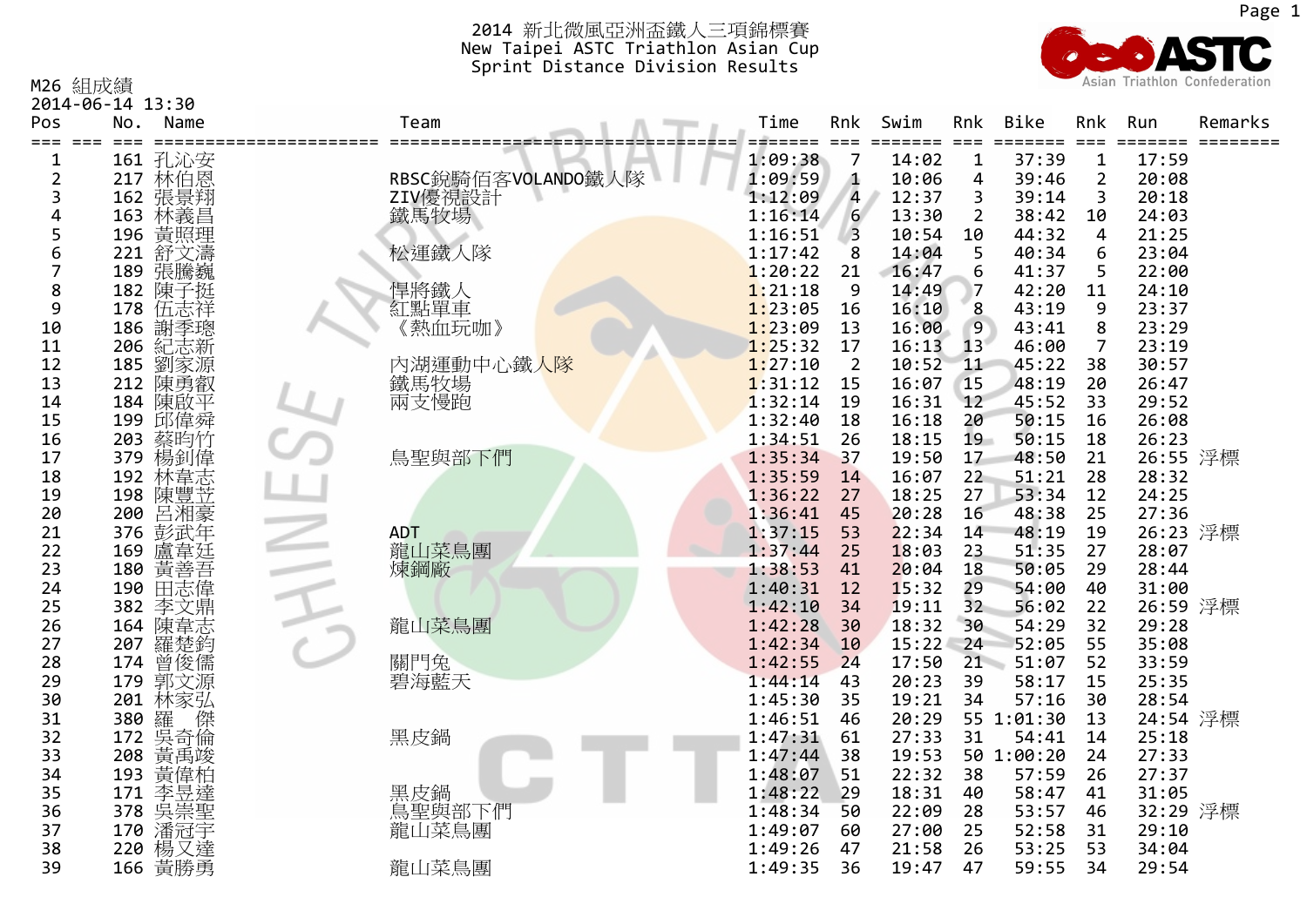| 40       | 蔡宗翰<br>209                               |                      |              | 1:49:43                 | 28 | 18:27          | 37       | 57:43           | 51       | 33:34                |                            |
|----------|------------------------------------------|----------------------|--------------|-------------------------|----|----------------|----------|-----------------|----------|----------------------|----------------------------|
| 41       | 374 黃致維                                  | 慶順                   |              | 1:50:28                 | 44 | 20:25          | 33       | $56:55 - 49$    |          | _33:09 浮標            |                            |
| 42       | 187 梁文耀                                  |                      |              | 1:51:06                 | 42 | 20:22          |          | 58 1:03:<br>29. |          |                      |                            |
| 43       | 188 陳思維                                  |                      |              | 1:51:10                 | 33 | 19:06          |          | 54 1:01:15      |          |                      | federation                 |
| 44       | 214 聶維勳                                  | 鐵馬牧場                 |              | 1:51:14                 | 11 | 15:28          |          | 62 1:04:48      | Asign    | ™9&iod?              |                            |
| 45       | 165 江維桐                                  |                      |              | 1:51:48                 | 22 | 17:24          |          | 56 1:02:14      | 43       | 32:10                |                            |
| 46       | 173 郭宇軒                                  | 論山菜鳥<br>黒皮鍋<br>龍山菜鳥團 |              | 1:51:51                 | 39 | 19:57          | 45       | 59:42           | 44       | 32:14                |                            |
| 47       | 168 謝佳龍                                  |                      |              | 1:52:57                 | 32 | 18:51          |          | 60 1:03:41      | 36       | 30:26                |                            |
| 48       | 218 黃志豪<br>219 吳威勳                       |                      |              | $1:54:57$ 55<br>1:55:12 | 63 | 22:57<br>31:26 | 42       | 59:12<br>57:32  | 48       | 32:50<br>26:16       |                            |
| 49<br>50 | 204                                      |                      |              | 1:55:27                 | 54 | 22:39          | 36<br>43 | 59:23           | 17<br>50 | 33:27                |                            |
| 51       | 何晉澄<br>蔡坤成<br>372                        | 慶順                   |              | 1:55:32                 | 52 | 22:32          |          | 51 1:00:35      | 45       |                      |                            |
| 52       | 陳萬坤<br>377                               |                      |              | 1:55:34                 | 56 | 23:03          | 46       | 59:46           | 47       | 32:26 浮標<br>32:45 浮標 |                            |
| 53       | 216 張恆瑞                                  | 鐵馬牧場                 |              | 1:55:44                 | 57 | 23:27          |          | 57 1:02:19      | 35       | 29:59                |                            |
| 54       |                                          |                      |              | 1:56:19                 | 23 | 17:42          |          | 49 1:00:12      | 58       | 38:25                |                            |
| 55       | 191 張凱評<br>181 莊(吉吉)樵                    | 煉鋼廠                  |              | 1:57:45                 | 48 | 22:01          |          | 59 1:03:36      | 42       | 32:09                |                            |
| 56       | 1371 167 氢锡石 2018<br>167 劉易育俊<br>381 经经济 |                      |              | 1:59:48                 | 49 | 22:03          | 41       | 59:10           | 59       | 38:36 浮標             |                            |
| 57       |                                          | 龍山菜鳥團                |              | 1:59:53                 | 31 | 18:40          |          | 53 1:01:00      | 61       | 40:14                |                            |
| 58       |                                          |                      |              | 2:00:15                 | 5  | 13:17          |          | 64 1:12:24      | 54       | 34:35                |                            |
| 59       |                                          | ka-ni-du             |              | 2:03:02                 | 59 | 26:08          |          | 52 1:00:37      | 57       | 36:18 浮標             |                            |
| 60       | 194 陳韋名                                  |                      |              | 2:04:39                 | 40 | 20:00          |          | 61 1:03:59      | 63       | 40:41                |                            |
| 61       | 王繼賢<br>175                               | 鐵樂事                  |              | 2:04:45                 | 58 | 25:11          | 44       | 59:27           | 60       | 40:08                |                            |
| 62       | 195 李宗易                                  |                      |              | 2:05:55                 | 62 | 30:36          |          | 48 1:00:02      | 56       | 35:17                |                            |
| 63       | 183 林樺逢                                  |                      |              | 2:06:01                 | 20 | 16:44          |          | 63 1:07:28      | 64       | 41:50                |                            |
| 64       | 215 曾國峰                                  | 兩支慢跑<br>鐵馬牧場         |              | 2:11:10                 | 64 | 33:12          | $35 -$   | 57:30           | 62       | 40:30                |                            |
|          |                                          |                      |              |                         |    |                |          |                 |          |                      |                            |
|          | 計時:Chinese Taipei Triathlon Association  |                      |              |                         |    | 裁判長:黃金宏        |          |                 |          |                      | Print 2014-06-14, 16:23:27 |
|          |                                          |                      |              |                         |    |                |          |                 |          |                      |                            |
|          |                                          |                      |              |                         |    |                |          |                 |          |                      |                            |
|          |                                          |                      |              |                         |    |                |          |                 |          |                      |                            |
|          |                                          |                      |              |                         |    |                |          |                 |          |                      |                            |
|          |                                          |                      |              |                         |    |                |          |                 |          |                      |                            |
|          |                                          |                      |              |                         |    |                |          |                 |          |                      |                            |
|          |                                          |                      |              |                         |    |                |          |                 |          |                      |                            |
|          |                                          |                      |              |                         |    |                |          |                 |          |                      |                            |
|          |                                          |                      |              |                         |    |                |          |                 |          |                      |                            |
|          |                                          |                      |              |                         |    |                |          |                 |          |                      |                            |
|          |                                          |                      |              |                         |    |                |          |                 |          |                      |                            |
|          |                                          |                      |              |                         |    |                |          |                 |          |                      |                            |
|          |                                          |                      |              |                         |    |                |          |                 |          |                      |                            |
|          |                                          |                      | <b>CTTTA</b> |                         |    |                |          |                 |          |                      |                            |
|          |                                          |                      |              |                         |    |                |          |                 |          |                      |                            |
|          |                                          |                      |              |                         |    |                |          |                 |          |                      |                            |
|          |                                          |                      |              |                         |    |                |          |                 |          |                      |                            |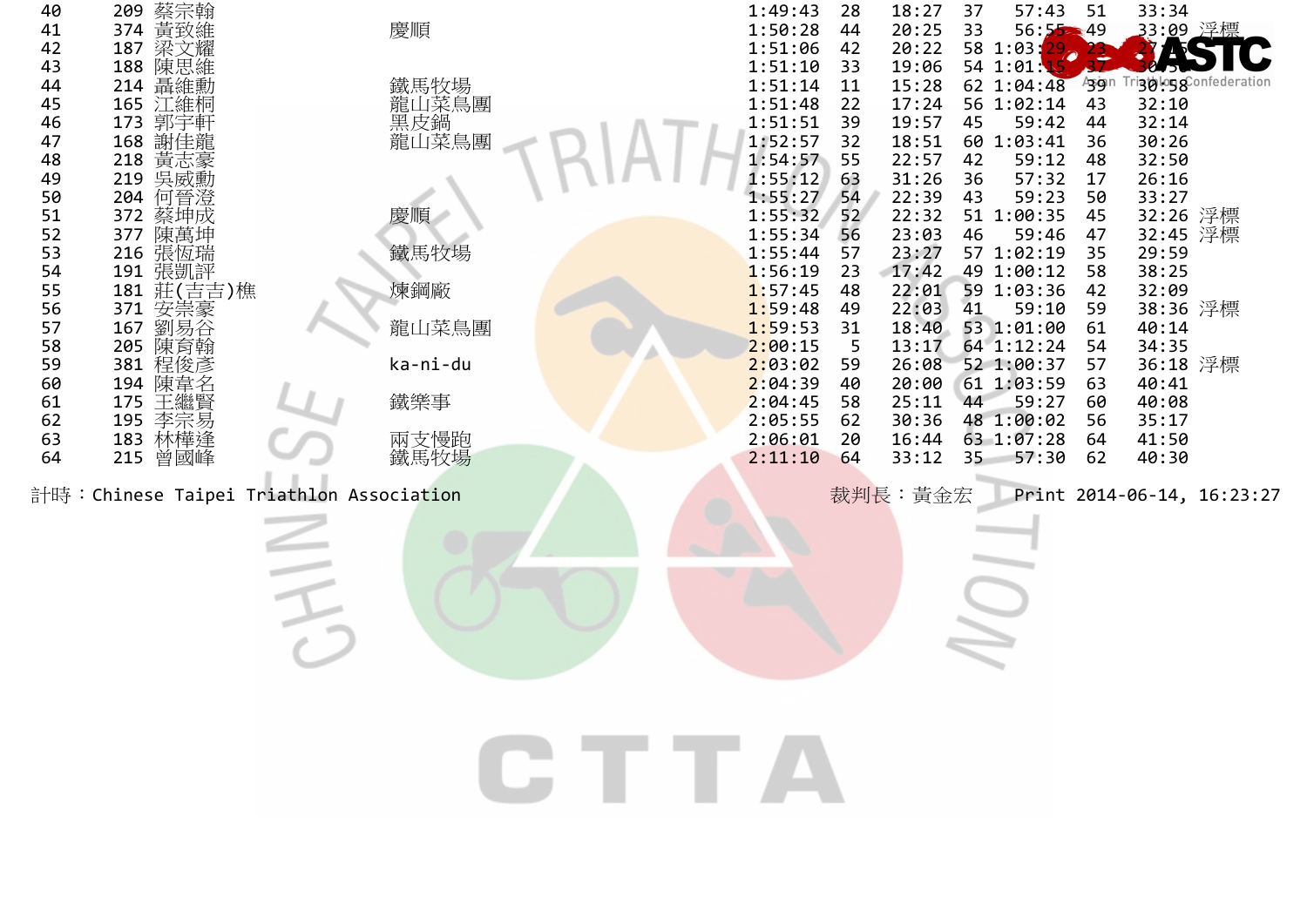

M16 組成績

2014‐06‐14 13:30

| Pos      | No. | Name                  |                            | Team                                                                                              | Time               |                 | Rnk Swim<br>==== | Rnk<br>$==$    | Bike<br>====== | Rnk            | Run            | Remarks        |
|----------|-----|-----------------------|----------------------------|---------------------------------------------------------------------------------------------------|--------------------|-----------------|------------------|----------------|----------------|----------------|----------------|----------------|
| 1        | 109 | 魯仲宣                   |                            | 泓輪國際                                                                                              | 1:03:33            | $\overline{2}$  | 9:34             | 5              | 36:51          | $\mathbf 1$    | 17:10          |                |
| 2        | 101 | 呂揚民                   |                            |                                                                                                   | 1:04:40            | 10              | 10:24            | 3              | 36:42          | $\overline{2}$ | 17:34          |                |
| 3        |     | 102 林志峰               |                            | RBSC銳騎佰客VOLANDO鐵人隊_瑞祥高中<br>RBSC銳騎佰客VOLANDO鐵人隊                                                     | 1:05:29            | $\sqrt{11}$     | 10:28            | $\overline{2}$ | 36:38          | 4              | 18:25          |                |
|          |     | 140 Phu Sampuranaphan |                            | 國際                                                                                                | 1:05:47            | 12              | 10:33            | $\mathbf{1}$   | 36:27          | 5              |                | 18:48 Jr Elite |
|          |     | 104 駱政彥               |                            | bufalo鐵人隊_中正高中                                                                                    | 1:06:32            | $^{\circ}$      | 10:24            | 4              | 36:47          | 6              | 19:22          |                |
|          |     |                       | 141 Edward Vince Jared Mac | 國際                                                                                                | 1:06:40            | 14              | 10:56            | $\overline{7}$ | 37:44          | 3              |                | 18:02 Jr Elite |
|          |     | 106 柳承宇               |                            | RBSC銳騎佰客VOLANDO鐵人隊_南港高中                                                                           | 1:07:01            | 3               | 9:53             | 6              | 37:13          | 9              | 19:55          |                |
| 8        |     |                       |                            |                                                                                                   | 1:07:07            | $\mathbf{1}$    | 9:33             | 8              | 37:46          | $\overline{7}$ |                | 19:49 Jr Elite |
| 9        |     |                       |                            | 106 柳承于<br>144 Wutthiwat Hemwet    國際<br>142 Natthaphon Kesornphrom 國際<br>129 鎏晨維         中正高中鐵人隊 | 1:12:13            | 17              | 11:05            | 9              | 40:14          | 11             |                | 20:55 Jr Elite |
| 10       |     |                       |                            |                                                                                                   | 1:15:05            | 5               | 10:01            | 12             | 41:10          | 20             | 23:56          |                |
| 11       |     | 121 鄭堯尹               |                            |                                                                                                   | 1:15:05            | 22              | 11:52            | 15             | 42:10          | 12             | 21:04          |                |
| 12       | 111 | 柯伯臻                   |                            | 文山高中                                                                                              | 1:15:14            | 19              | 11:25            | 10             | 40:39          | 16             | 23:11          |                |
| 13       | 124 | 陳致穎                   |                            |                                                                                                   | 1:15:18            | $\overline{7}$  | 10:21            | 14             | 41:54          | 15             | 23:05          |                |
| 14       | 122 | 施養欣                   |                            |                                                                                                   | 1:15:23            | 16              | 11:02            | 21             | 44:28          | 8              | 19:54          |                |
| 15       | 132 | 黃兆揚                   |                            | 台北市立大學                                                                                            | 1:15:47            | 20              | 11:32            | 18             | 42:42          | 14             | 21:34          |                |
| 16       |     | 130 李昱陞               |                            | 中正高中鐵人隊                                                                                           | 1:15:53            | 4               | 9:55             | $16-$          | 42:17          | 19             | 23:42          |                |
| 17       |     | 90 吳世傑                |                            | T-MAN鐵人隊                                                                                          | 1:18:02            | 33              | 15:43            | 11             | 40:55          | 13             | 21:26          |                |
| 18       | 137 | 陳柏翰                   |                            | 台北市立大學                                                                                            | 1:19:08            | 24              | 12:40            | 25             | 46:30          | 10             | 19:59          |                |
| 19       | 105 | 蔡維恩                   |                            | RBSC銳騎佰客VOLANDO鐵人隊_鳳甲國中 1:19:37                                                                   |                    | 13              | 10:38            | 19             | 42:58          | 23             | 26:02          |                |
| 20       |     | 112 張嘉翔               |                            | 文山高中<br>台北市立大學                                                                                    | 1:20:41            | $6\overline{6}$ | 10:07            | 23             | 46:21          | 21             | 24:14          |                |
| 21       | 136 | 蕭明鵬                   |                            |                                                                                                   | 1:21:39            | 21              | 11:35            | 13             | 41:17          | 27             | 28:48          |                |
| 22       | 103 | 謝育宏                   |                            | bufalo鐵人隊                                                                                         | 1:23:56            | 26              | 13:06            | 20             | 43:11          | 24             | 27:39          |                |
| 23       | 107 | 賴暐杰                   |                            | RBSC銳騎佰客VOLANDO鐵人隊_瑞祥高中                                                                           | 1:23:59            | 18              | 11:09            | 17             | 42:28          | 33             | 30:22          |                |
| 24       | 128 | 余彥成                   |                            |                                                                                                   | 1:26:19            | 27              | 13:19            | 28             | 48:23          | 22             | 24:38          |                |
| 25       |     | 135 賴又新               |                            | 台北市立大學                                                                                            | 1:28:52            | 31              | 14:58            | 22             | 45:24          | 26             | 28:31          |                |
| 26       |     | 133 周仲凱               |                            | 台北市立大學                                                                                            | 1:28:53            | 23              | 12:03            | 29             | 48:45          | 25             | 28:06          |                |
| 27       | 123 | 李念錚                   |                            |                                                                                                   | 1:30:38            | <b>15</b>       | 10:58            | 27             | 48:13          | 35             | 31:28          |                |
| 28       | 134 | 張聖琳                   |                            | 台北市立大學                                                                                            | 1:30:54            | 8               | 10:23            | 26             | 46:50          | 41             | 33:42          |                |
| 29<br>30 | 113 | 黃俊逸<br>114 許凱動        |                            | 加百列鐵人三項隊                                                                                          | 1:32:30<br>1:32:46 | 34<br>38        | 15:53<br>17:18   | 24<br>33       | 46:26<br>52:00 | 31<br>17       | 30:13<br>23:29 |                |
| 31       | 116 | 陳人豪                   |                            | 兩支慢跑<br>PLAY YOUR WAY I 和我一起愛運動                                                                   | 1:36:29            | 30              | 14:17            | 34             | 52:17          | 29             | 29:56          |                |
| 32       | 110 | 陳子家                   |                            | 武穆勇士隊                                                                                             | 1:40:25            | 28              | 13:34            | 39             | 56:46          | 30             | 30:05          |                |
| 33       | 125 | 何丞軒                   |                            |                                                                                                   | 1:41:15            | 35              | 16:59            | 30             | 50:34          | 42             | 33:42          |                |
| 34       |     | 108 許仕昌               |                            | 聖約翰科技大學                                                                                           | 1:41:25            | 40              | 19:29            | 31             | 50:35          | 34             | 31:22          |                |
| 35       |     | 139 邱偉倫               |                            |                                                                                                   | 1:41:43            | 42              | 21:11            | 40             | 57:02          | 18             | 23:30          |                |
| 36       | 127 | 崔尚勇                   |                            |                                                                                                   | 1:42:14            | 25              | 13:04            | 37             | 56:11          | 39             | 32:59          |                |
| 37       |     | 126 蔡明諺               |                            |                                                                                                   | 1:45:25            | 29              | 13:46            | 32             | 51:04          | 45             | 40:37          |                |
| 38       |     | 120 許毅安               |                            | Ian                                                                                               | 1:45:54            | 37              | 17:17            | 42             | 58:17          | 32             | 30:21          |                |
| 39       |     | 118 徐翊鈞               |                            | NCTU ADO LAB                                                                                      | 1:46:23            | 36              | 17:03            | 38             | 56:36          | 38             | 32:45          |                |
|          |     |                       |                            |                                                                                                   |                    |                 |                  |                |                |                |                |                |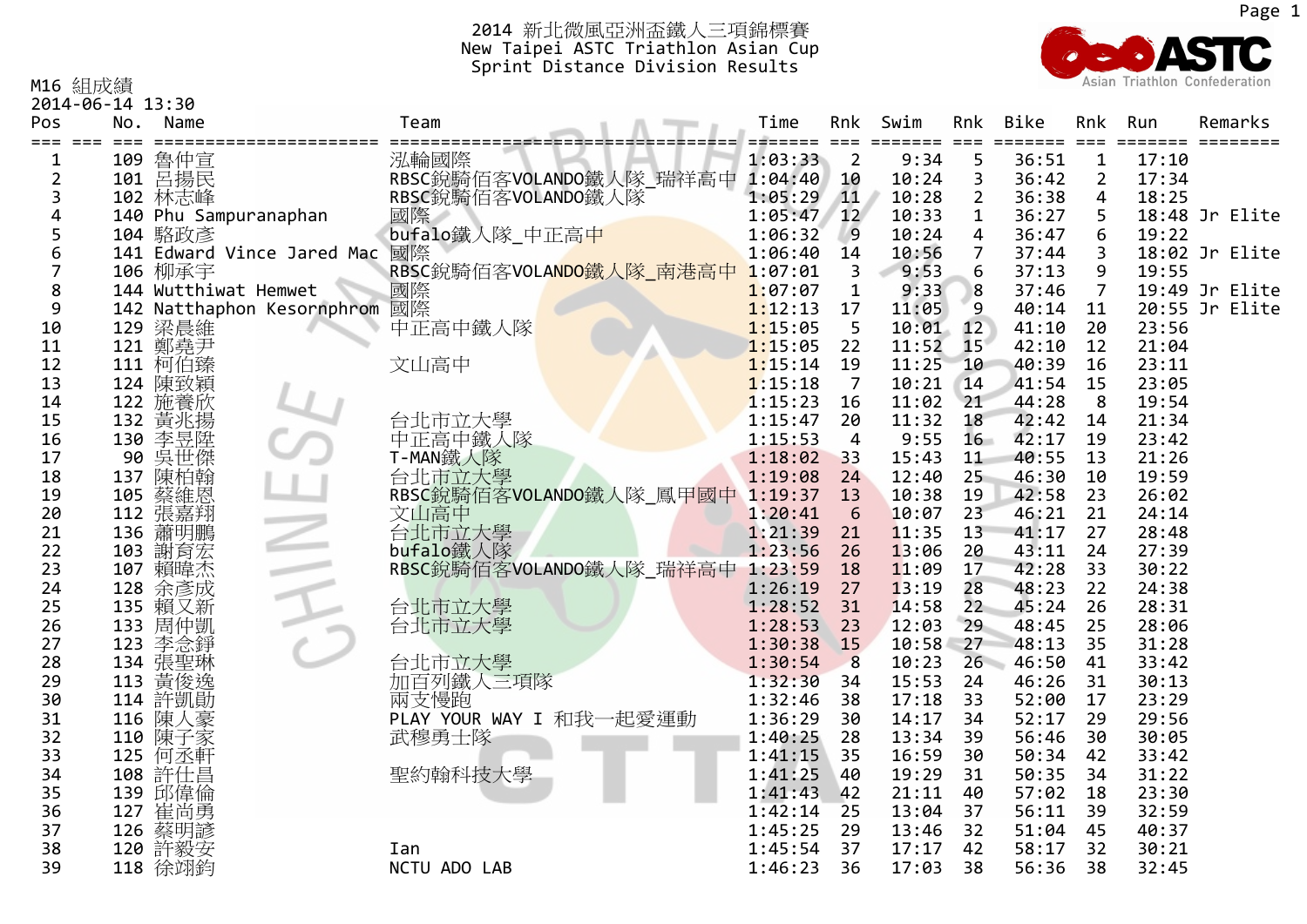